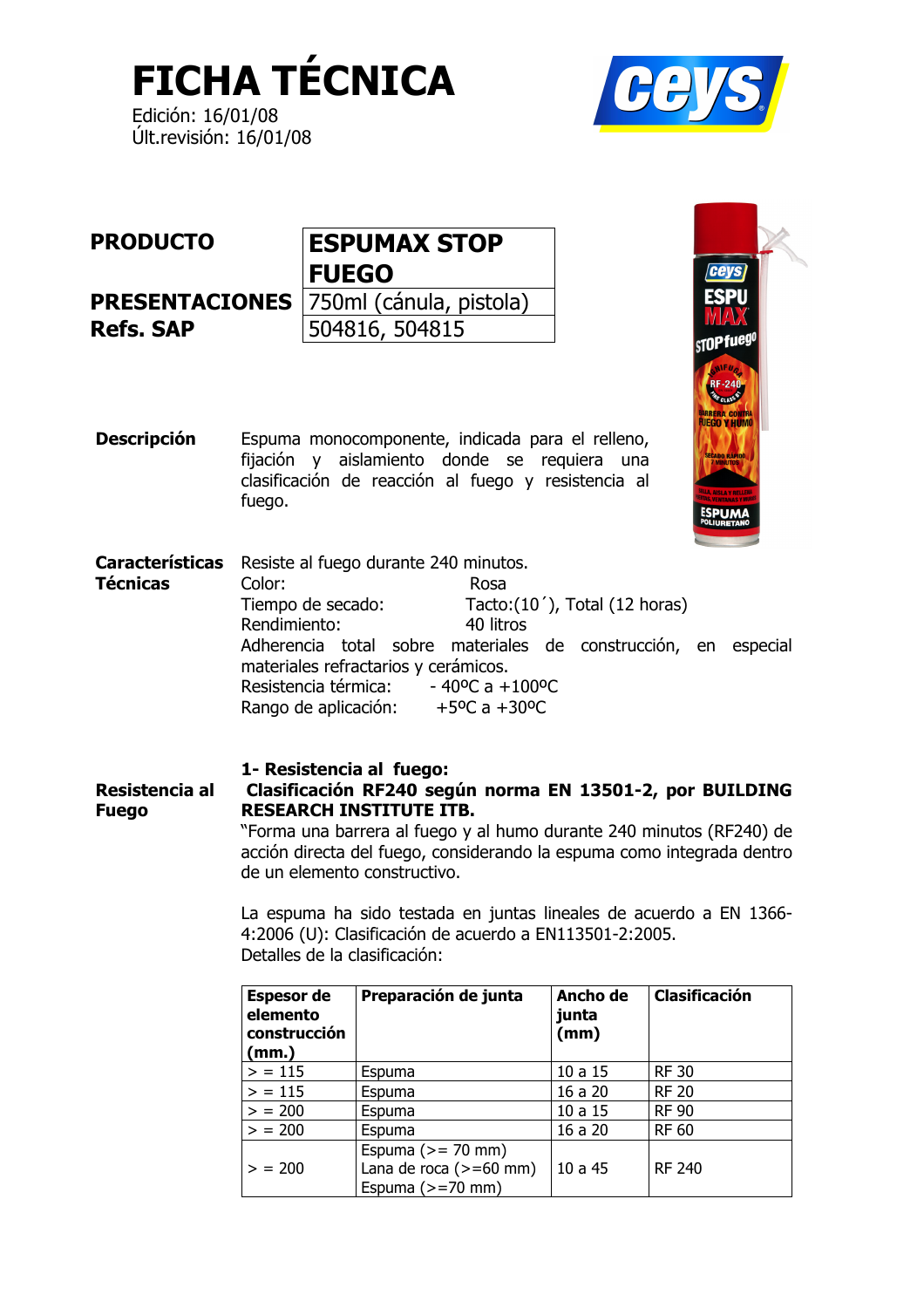**FICHA TÉCNICA** 



## 2-Reacción al fuego:

# Clasificación B según norma EN 13501-1, por BUILDING **RESEARCH INSTITUTE ITB.**

### **Clasificación B1 según DIN 4102:**

"El producto por sí sólo presenta una resistencia al fuego muy superior a una Espuma de Poliuretano Standard"

| <b>Aplicaciones</b>      | Relleno de muros colindantes con otros edificios.<br>Fijación de puertas de garaje y ventanas de aluminio.<br>$\sim$ 10 $\pm$<br>Montaje de puertas de emergencia.<br>$\sim$<br>Sellado de vías de evacuación, juntas interiores en muros<br>cortafuegos y forjados.<br>Sellado de pasantes de cables y respiraderos.<br>Aislamiento y protección de pasos de conducto y tuberías.<br>Montaje de estructuras metálicas, revestimientos de instalaciones<br>eléctricas y fijación y relleno de cajas de persiana. |
|--------------------------|------------------------------------------------------------------------------------------------------------------------------------------------------------------------------------------------------------------------------------------------------------------------------------------------------------------------------------------------------------------------------------------------------------------------------------------------------------------------------------------------------------------|
| Modo de<br><b>Empleo</b> | USAR GAFAS PROTECTORES Y GUANTES PARA LA APLICACIÓN Y<br>LIMPIEZA POSTERIOR.                                                                                                                                                                                                                                                                                                                                                                                                                                     |
|                          | 1- Limpiar bien la superficie eliminando restos de polvo y grasa.<br>Humecederla después con agua mediante pulverizador o brocha.                                                                                                                                                                                                                                                                                                                                                                                |
|                          | 2- Agitar el envase 10 veces antes de aplicar.<br>Enroscar al aplicador/pistola manteniendo el envase en posición vertical.                                                                                                                                                                                                                                                                                                                                                                                      |
|                          | 3- Presionar regulando la salida de producto.                                                                                                                                                                                                                                                                                                                                                                                                                                                                    |
|                          | 4- Rellenar el 50% del hueco o junta. El producto aumenta inicialmente<br>2 veces su volumen.                                                                                                                                                                                                                                                                                                                                                                                                                    |
| Disolución y<br>limpieza | Utilizar LIMPIADOR ESPECIAL de ESPUMA DE POLIURETANO siempre<br>antes de que seque.<br>En caso de limpiar Espuma Seca, utilizar medios mecánicos.                                                                                                                                                                                                                                                                                                                                                                |
| <b>Almacenaje</b>        | Caducidad: 12 meses, conservado entre 10°C y 25°C, en su envase<br>original y protegido de la luz solar o la humedad<br>Guardar el envase siempre en posición vertical.                                                                                                                                                                                                                                                                                                                                          |
| <b>Seguridad</b>         | Fácilmente Inflamable. Nocivo. Contiene isocianatos. Ver Ficha de<br>Seguridad.                                                                                                                                                                                                                                                                                                                                                                                                                                  |